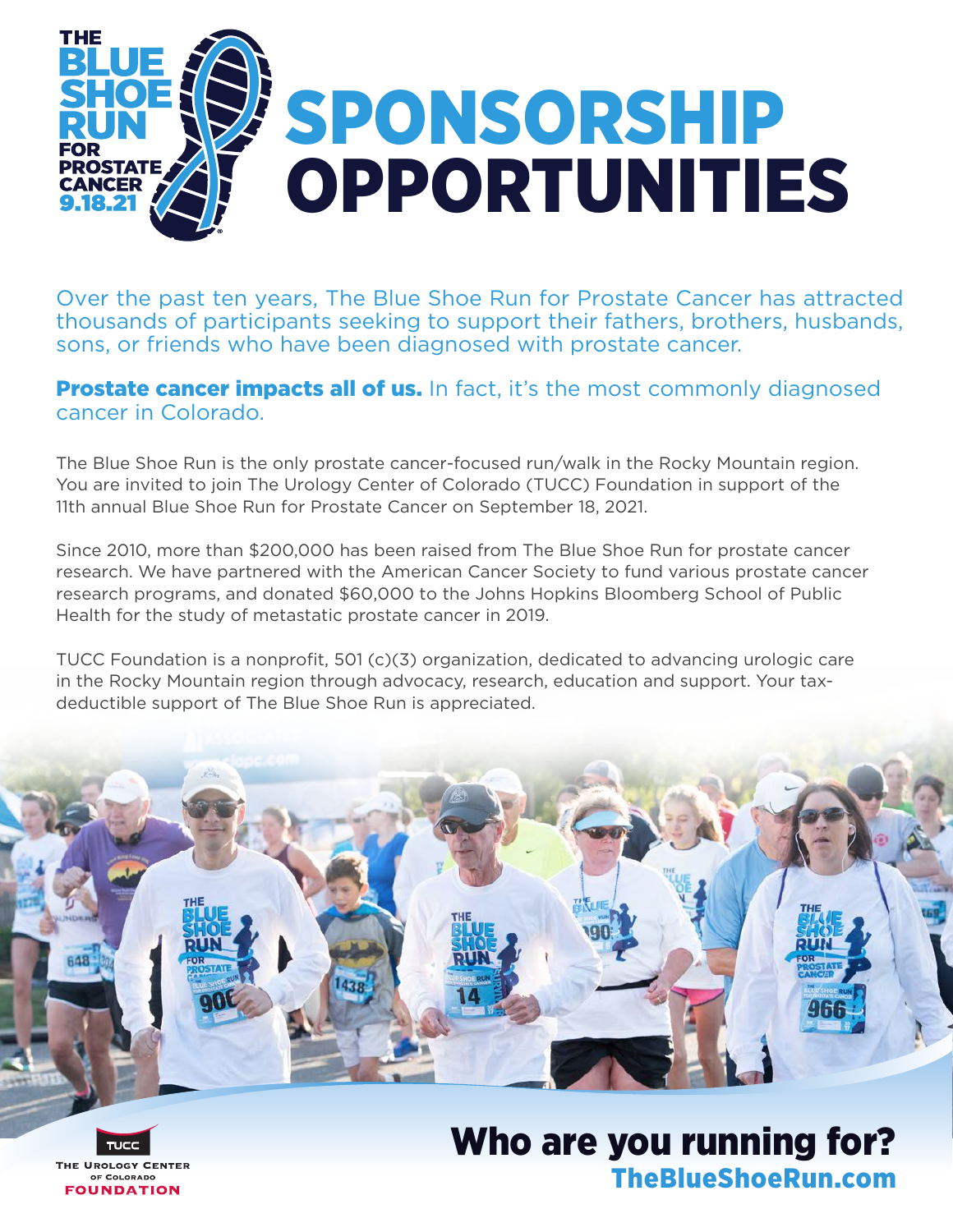## There are a variety of ways you or your company can support The Blue Shoe Run in 2021:



#### VOLUNTEER OPPORTUNITIES TheBlueShoeRun.com/Volunteers

› As an individual or a group on the day of event



### RUN/WALK CORPORATE TEAM RECRUITMENT

#### TheBlueShoeRun.com/Team

- › A minimum of 10 people make up one team (adult registration \$35-\$50)
- › Individual or team fundraising encouraged



### DONATIONS

#### TheBlueShoeRun.com

- › Donate online
- › Pledge to support a participant



### SPONSORSHIP OPPORTUNITIES

#### TheBlueShoeRun.com/Sponsorship

- › Corporate support
- › Dollars
- › In-kind support: Prizes, Food, Media (or share a new idea).

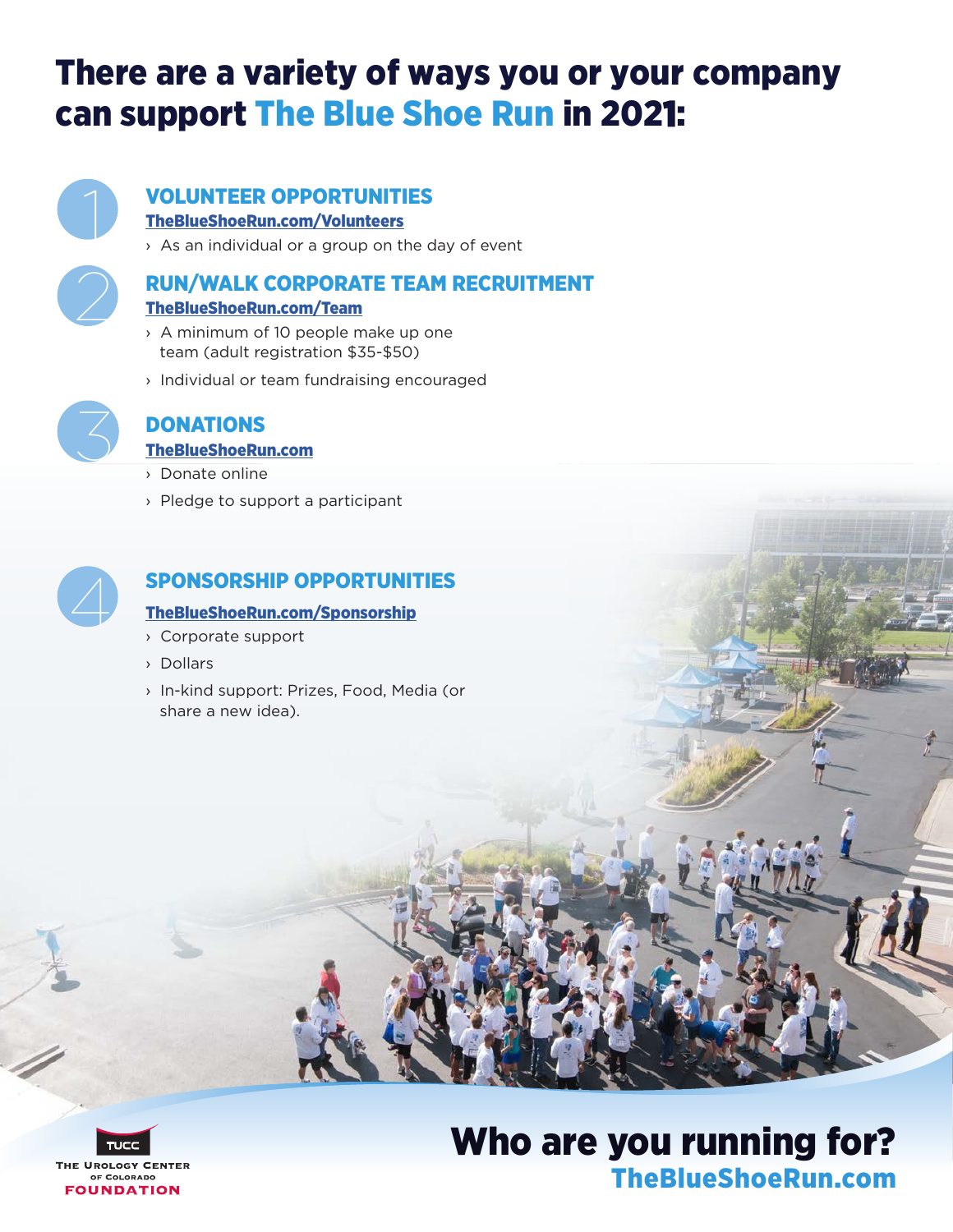## 2021 Blue Shoe Run Sponsorship Opportunities



### \$25,000 › **The Blue Shoe**

- › Signature sponsor
- › Prominent and exclusive logo placement on TheBlueShoeRun.com
- › Exclusive, first tier logo display on race t-shirts
- › Prominent company logo placement on all marketing materials
- › Exclusive company logo placement on 5k survivorship bibs
- › Company logo on social media through the following year
- › Logo display on all silent auction materials/sites
- › Exclusive company banner placement on the event main stage
- › Recognition on all race media including: social media, online advertising, website, radio, etc.
- › Prominent 10' x 10' exhibitors booth placement at the post-race party
- › Engraving rights for award winners medals › Opportunity to present the medals
- › 15 complimentary race registrations

### \$10,000 › **The Blue Mile**

- › Sponsor of the of Healing Garden
- › Second tier logo display on race t-shirts
- › Company logo placement on all printed marketing materials
- › Recognition in race social media efforts
- › Prominent 10'x10' exhibitors booth placement at post-race party
- › 6 complimentary race registrations

### \$7,500 › **The Blue Sox**

- › Sponsor of the survivorship tent
- › Second tier logo display on race t-shirts
- › Company banner placement at race start or finish line
- › Company logo placement on all printed marketing materials
- › 10' x 10' company exhibitors booth at the post-race party
- › 2 complimentary race registrations

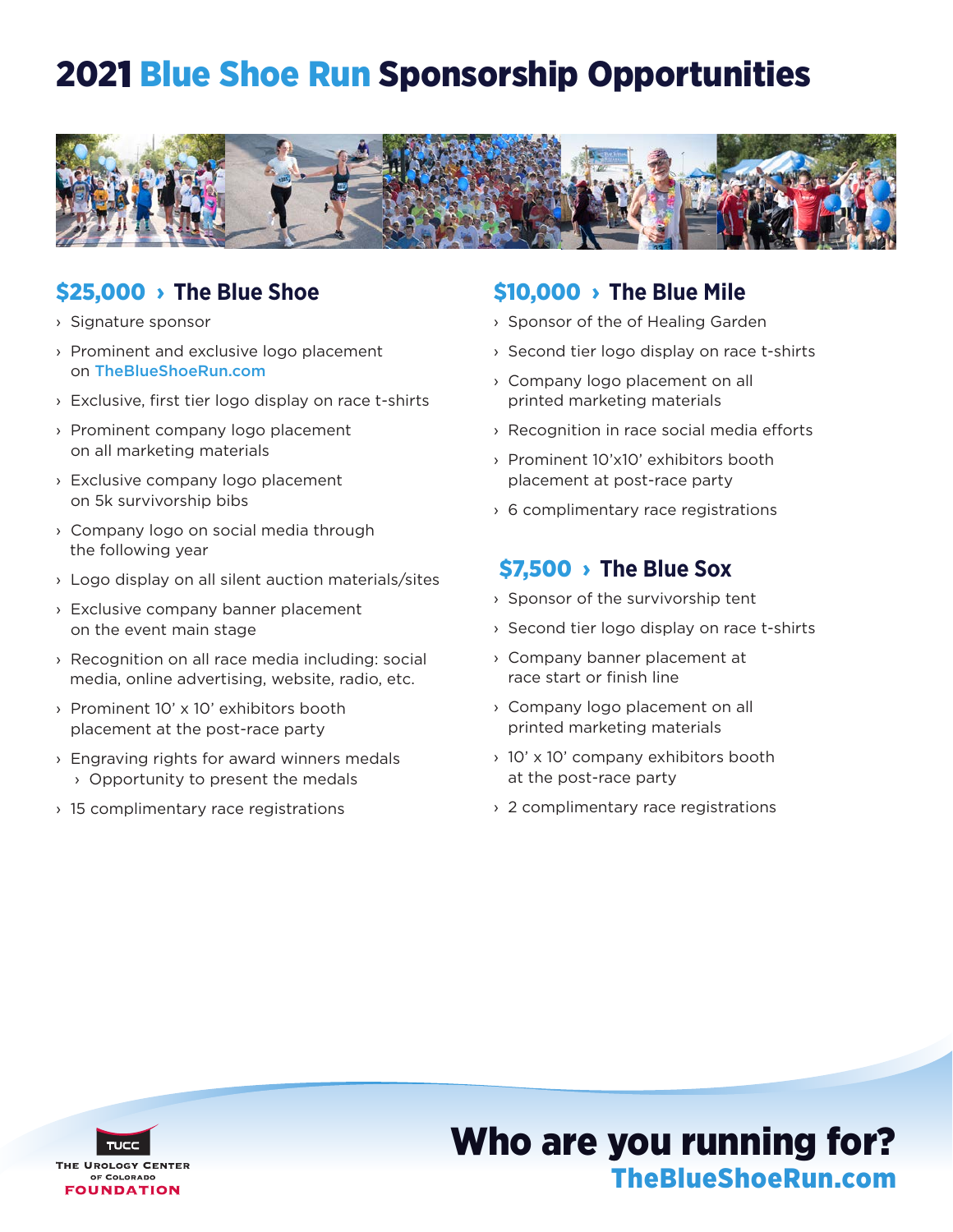### \$5,000 › **The Blue Note**

- › Sponsor of one of the route band location
- › Third tier logo display on race t-shirts
- › Company logo placement on all printed marketing materials
- › 10' x 10' company display booth at the post-race party

### \$3,000 › **The Blue Ribbon**

- › Official sponsor of finish line water station
- › Company banner placement at race start line or race finish line
- › 10' x 10' company display booth at the post-race party
- › Sponsorship of one early-bird email

### \$1,000 › **Downtown Blues**

- › Company banner placement at race start line or race finish line
- › 10' x 10' company exhibitors booth at the post event party

### \$500 › **Blue Skies**

› 10' x 10' company exhibitors booth at the post-race party

### \$250 › **Blue Knights**

› Company banner at the start or finish line

### \$2,500 › **Uptown Blues**

- › Company banner placement at race start line or race finish line
- › 10' x 10' company display booth at the post-race party
- › Sponsorship of one early-bird email

Please contact Keri Olmstead, for more

information about these sponsorship opportunities. We appreciate your support of our work to stomp out prostate cancer!

- › TUCC Foundation's Tax ID # is 26-2151171.
- › Checks should be made payable to The Urology Center of Colorado Foundation.
- › An electronic donation can be submitted at www.tuccfoundation.org.
- › Sponsorship funds are due by August 1, 2021 for the first three sponsorship levels. Payment for the remaining sponsorship levels is due by August 15, 2021.
- › Banners must be on site at TUCC by September 1, 2021.

Please send a signed copy of this agreement along with print-ready logo art (Illustrator or EPS versions ONLY sent electronically) if level appropriate to:

The Urology Center of Colorado Foundation Attn: Keri Olmstead 2777 Mile High Stadium Circle Denver, Colorado 80211 cell 720-431-0771 **TheBlueShoeRun@gmail.com**

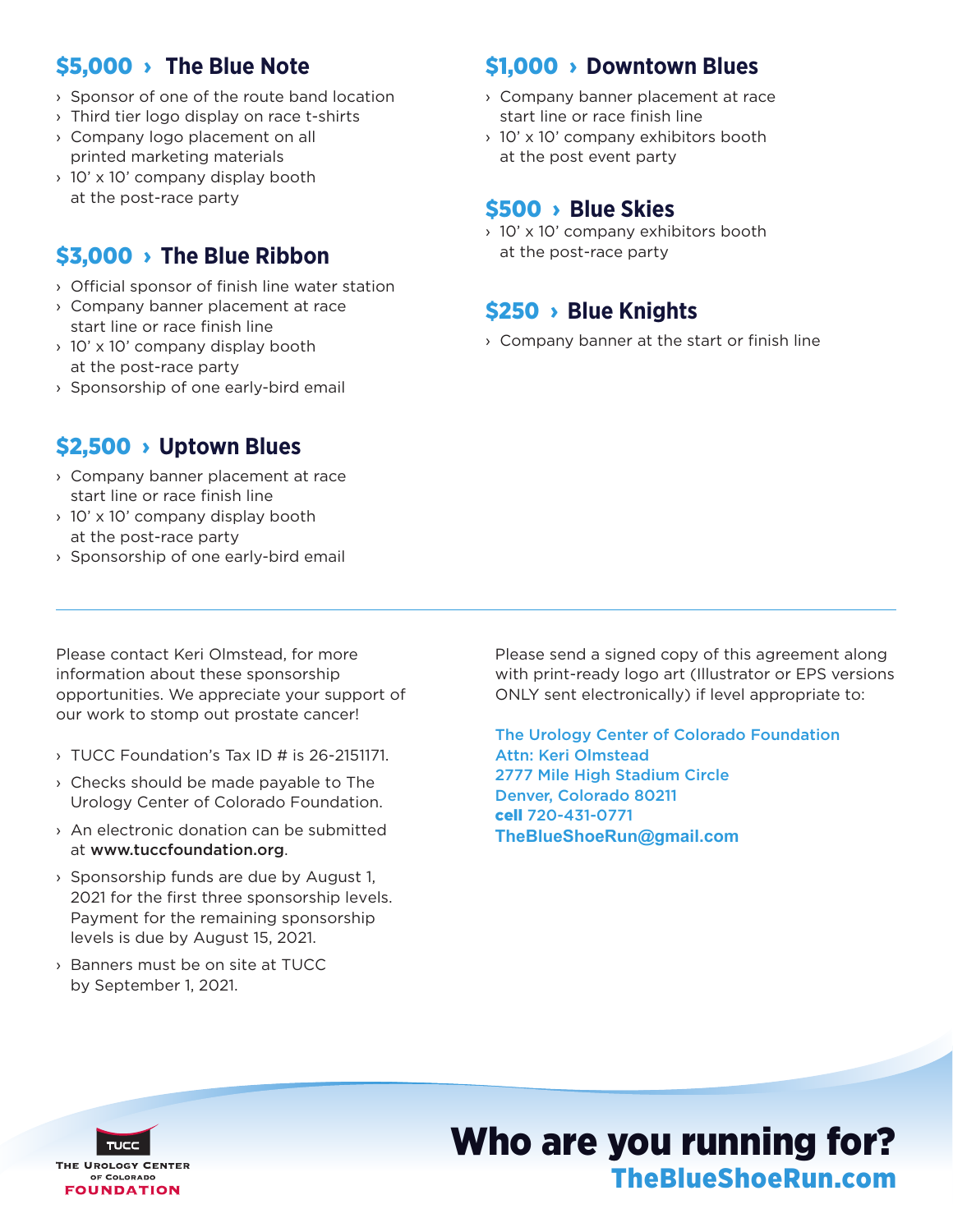# LETTER OF AGREEMENT

Please check intended sponsorship(s) opportunities:

| Financial support       | In-kind donation | Team | Volunteers |
|-------------------------|------------------|------|------------|
| Donor level and Amount: |                  |      |            |

I am confirming our agreement of sponsorship for the above mentioned event. The Urology Center of Colorado Foundation wishes to form this sponsorship agreement with you to clarify terms and conditions of the sponsorship. As per this agreement, TUCC Foundation will accept the sponsorship funds of **in return** in return for sponsorship level sponsor options for this event outlined on pages 3 or 4 of this document.

Event date: September 18, 2021

#### Funds payment due by: August 1, 2021

Please contact Keri Olmstead to discuss further details of the agreement (720-431-0771). Signature on this document indicates agreement.

Please forward to Keri via email at TheBlueShoeRun@gmail.com

Approved by:

OF COLORADO **FOUNDATION** 

| Signature                         |                          | Date |
|-----------------------------------|--------------------------|------|
|                                   |                          |      |
| Company Name and Address          |                          |      |
| Signer Contact Phone #            | Fax #                    |      |
| <b>Email Address</b>              |                          |      |
|                                   |                          |      |
| <b>TUCC</b><br>THE UROLOGY CENTER | Who are you running for? |      |

TheBlueShoeRun.com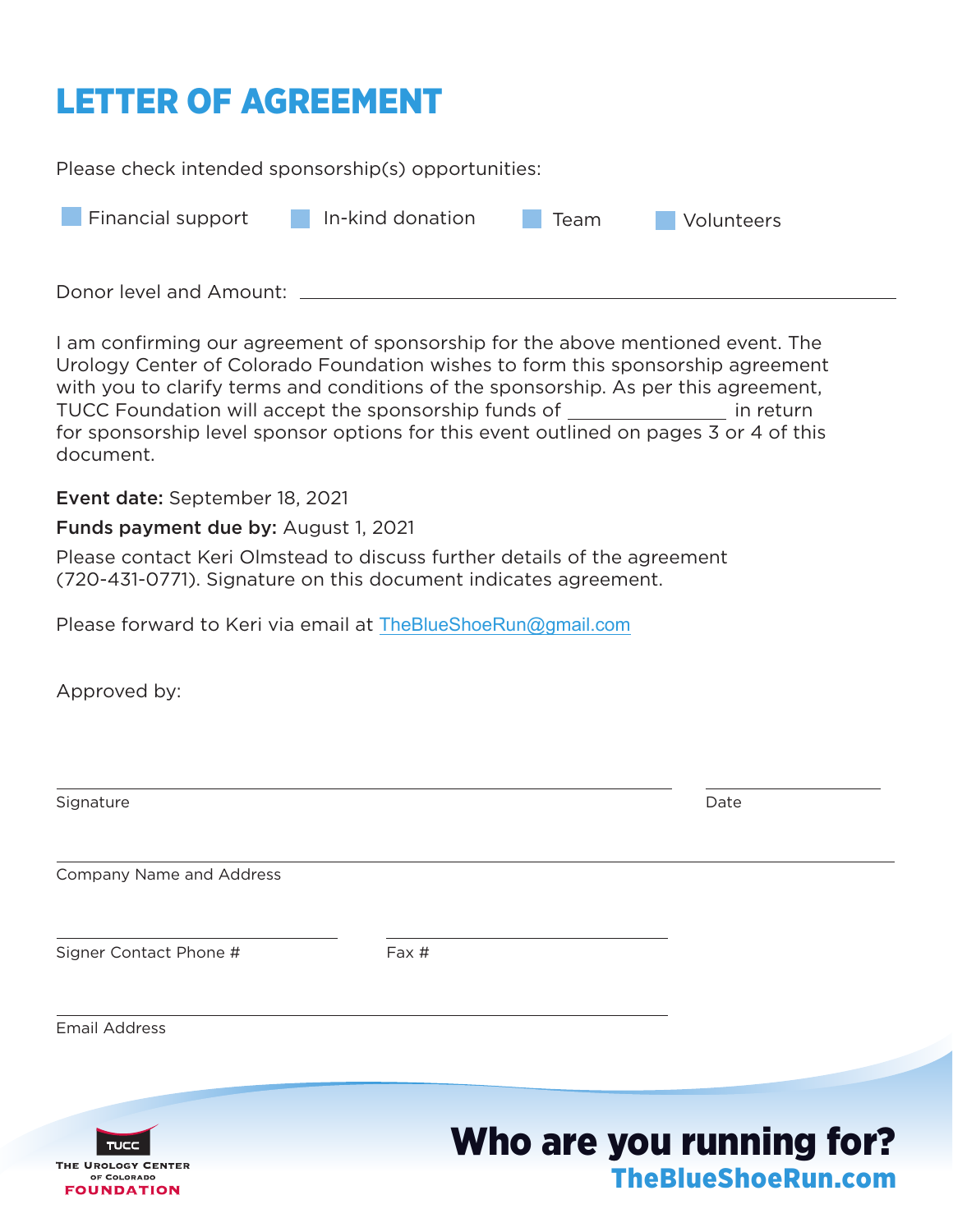# IN-KIND DONATION FORM

| How do you want the company name to appear in print?<br>Address<br>City<br>State<br>Phone<br>Fax<br>Item(s) Description<br>Retail Value of Item(s)<br>When will the donation be delivered?<br>Signature<br>Thank you for supporting TUCC Foundation and The Blue Shoe Run | Zip<br>Email                 |
|---------------------------------------------------------------------------------------------------------------------------------------------------------------------------------------------------------------------------------------------------------------------------|------------------------------|
|                                                                                                                                                                                                                                                                           |                              |
|                                                                                                                                                                                                                                                                           |                              |
|                                                                                                                                                                                                                                                                           |                              |
|                                                                                                                                                                                                                                                                           |                              |
|                                                                                                                                                                                                                                                                           |                              |
|                                                                                                                                                                                                                                                                           |                              |
|                                                                                                                                                                                                                                                                           | Date and time item available |
|                                                                                                                                                                                                                                                                           | Date                         |
| for Prostate Cancer through your generous donation!                                                                                                                                                                                                                       |                              |
| Please return your completed form to:<br>TUCC Foundation, Attn: Keri Olmstead<br>2777 Mile High Stadium Circle Denver, CO 80211                                                                                                                                           |                              |
| $-$ OR $-$<br>TheBlueShoeRun@gmail.com                                                                                                                                                                                                                                    |                              |
| *For TUCC Foundation use only                                                                                                                                                                                                                                             |                              |
| Item used as (giveaway, prize, supplies, award): _______________________________                                                                                                                                                                                          |                              |